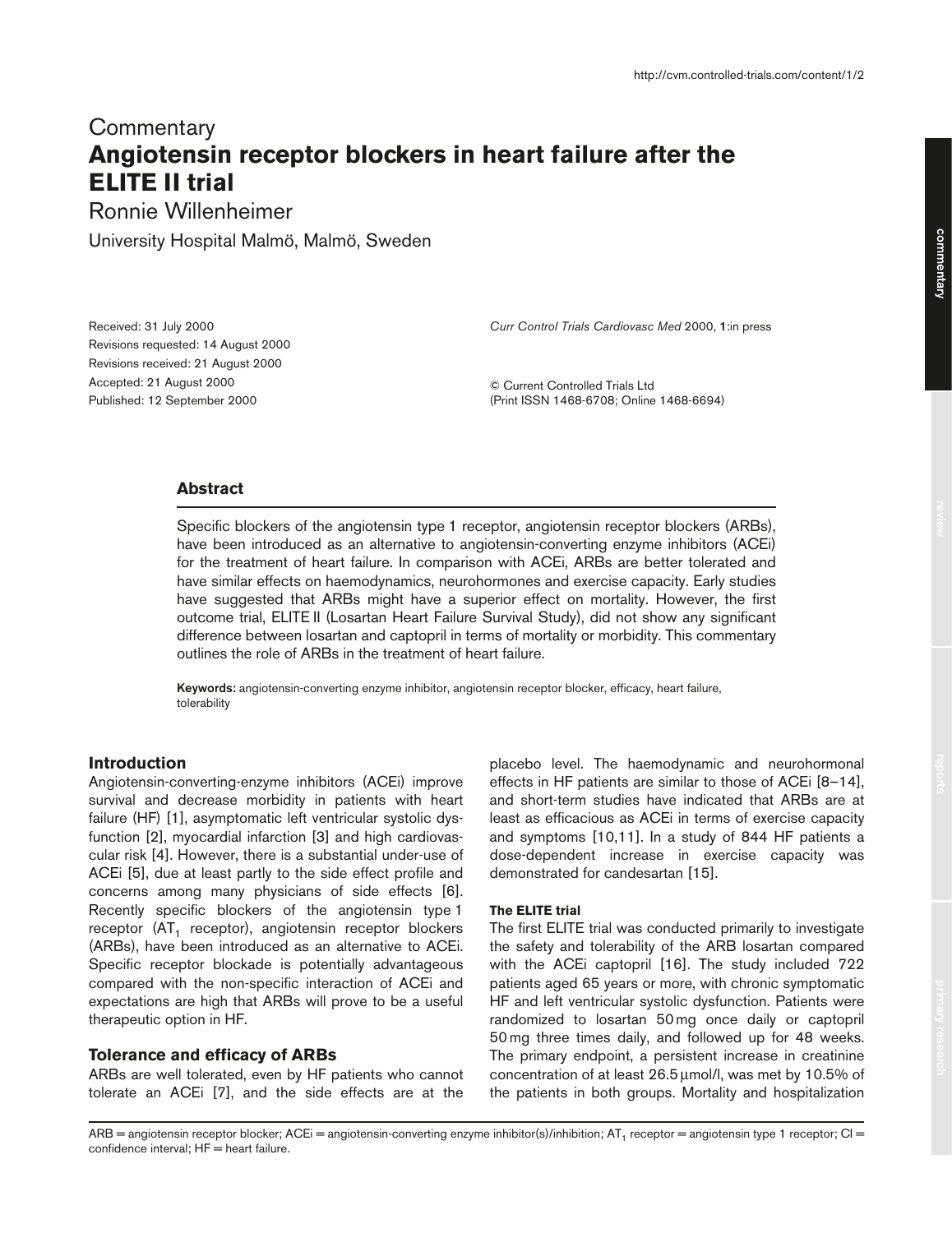| Ongoing mortality trials with ARBs in heart failure |                                     |                                                                                      |                      |                                         |                                                                                  |                             |
|-----------------------------------------------------|-------------------------------------|--------------------------------------------------------------------------------------|----------------------|-----------------------------------------|----------------------------------------------------------------------------------|-----------------------------|
| Study                                               | Drugs                               | Type of patients                                                                     | $\sqrt{n}$           | Power primary endpoint<br>reduction (%) | Endpoints                                                                        | Expected<br>to be concluded |
| Val-HeFT                                            | Valsartan vs placebo<br>(open ACEi) | Symptomatic HF,<br>LVEF ≤40%                                                         | 5009                 | 20                                      | Total mortality<br>Morbidity                                                     | 2000<br>906 deaths          |
| <b>CHARM</b>                                        | Candesartan vs placebo              | Symptomatic HF +<br>LVEF≤40, on ACEi<br>LVEF≤40, ACEi intolerant<br>LVEF>40, no ACEi | 2550<br>2000<br>2970 | $16 - 20$                               | CV mortality/<br>HF hospitalization<br>(total mortality in<br>the combined arms) | 2002                        |

**Table 1**

### LVEF, left ventricular ejection fraction; CV, cardiovascular; MI, myocardial infarction.

were secondary endpoints, and there was an unexpected 46% lower (*P* < 0.05) mortality from all causes as well as significantly fewer hospitalizations in the losartan group. Losartan was also tolerated significantly better.

#### **The ELITE II trial**

As a consequence of the ELITE results, the ELITE II trial was initiated to examine whether losartan would be superior to captopril in terms of survival and morbidity in patients with HF [17]. A total of 3152 patients with symptomatic HF and a left ventricular ejection fraction of 40% or less were randomized to either losartan 50 mg once daily (*n*= 1578) or captopril 50 mg three times daily (*n*= 1574). Patients were essentially naive for ACEi and were stratified for beta-blocker use at baseline. The mean age was 71.5 years; 70% were men. About half of the patients were in New York Heart Association class II, ie mildly symptomatic, and 45% were in class III, ie moderately symptomatic. Approximately 80% had ischaemic cause for the HF. The trial was completed when 530 deaths had occurred, after 555 days of mean follow-up.

There were no statistically significant differences between the two treatment regimens with regard to the main efficacy parameters. There were 280 and 250 deaths in the losartan and captopril groups, respectively [hazard ratio losartan:captopril 1.13, 95% confidence interval (CI) 0.95–1.35, *P*=0.16]. There were 142 and 115 sudden deaths or resuscitated cardiac arrests in the losartan and captopril groups, respectively (hazard ratio 1.24, 95% CI 0.97–1.59, *P*=0.08). The corresponding figures for the composite of mortality and hospitalization from all causes were 752 and 707 events, respectively (hazard ratio 1.07, 95% CI 0.96–1.18,  $P=0.21$ ). Losartan was better tolerated than captopril in that significantly fewer patients discontinued prematurely owing to adverse events, excluding deaths, in the losartan group  $(9.7\%$  compared with 14.7%,  $P=0.001$ ).

### **Ongoing trials with ARBs in heart failure**

More information about the effects of ARBs on mortality and morbidity in HF is expected soon. Table 1 depicts the two mortality trials currently examining the effects of ARBs in HF [18,19]. It should be noted that neither trial compares an ARB with an ACEi directly. Instead, both investigate the effects of an ARB compared with placebo on top of standard HF therapy, including an ACEi. In addition, the CHARM (candesartan in heart failure — assessment of reduction in mortality and morbidity) trial compares candesartan with placebo in patients intolerant of ACEi and in patients with a left ventricular ejection fraction of more than 40% who are not on an ACEi [19].

# **What is the role of ARBs in the treatment of heart failure?**

# **Are ARBs better than, equal to or worse than ACEi?**

The ELITE II trial is the only mortality trial comparing an ARB and an ACEi that has been conducted up to now. Consequently, there is no documentation that ARBs are better than ACEi. ELITE II did not have the aim of demonstrating non-inferiority for losartan compared with captopril, and we do not know whether ARBs and ACEi are equally efficacious. There is no evidence that ACEi are better than ARBs, but given their superior documentation in HF the general opinion is that ACEi remain first-line therapy and that ARBs (i.e. losartan) might be considered in patients who cannot tolerate an ACEi.

Although ARBs are directly compared with an ACEi in ongoing mortality trials in high-risk myocardial infarction patients [20], there is a need to perform a second mortality trial comparing an ARB and an ACEi directly in HF patients. When designing such a trial there are some important points to consider. Firstly, we do not know the optimum dose of an ARB in terms of a survival effect in HF, and it has been suggested that the losartan dose used in the ELITE II trial might have been too low to show superiority compared with captopril. The doses of ARBs used in other ongoing trials in HF are equivalent to four times that losartan dose [18,19]. Secondly, the timing might be important. Theoretically ARBs might be superior to ACEi especially when ACEi escape is present, in other words when plasma levels of angiotensin II after some duration of ACE inhibition return to pretreatment levels [21,22]. This phenomenon seems to be present in around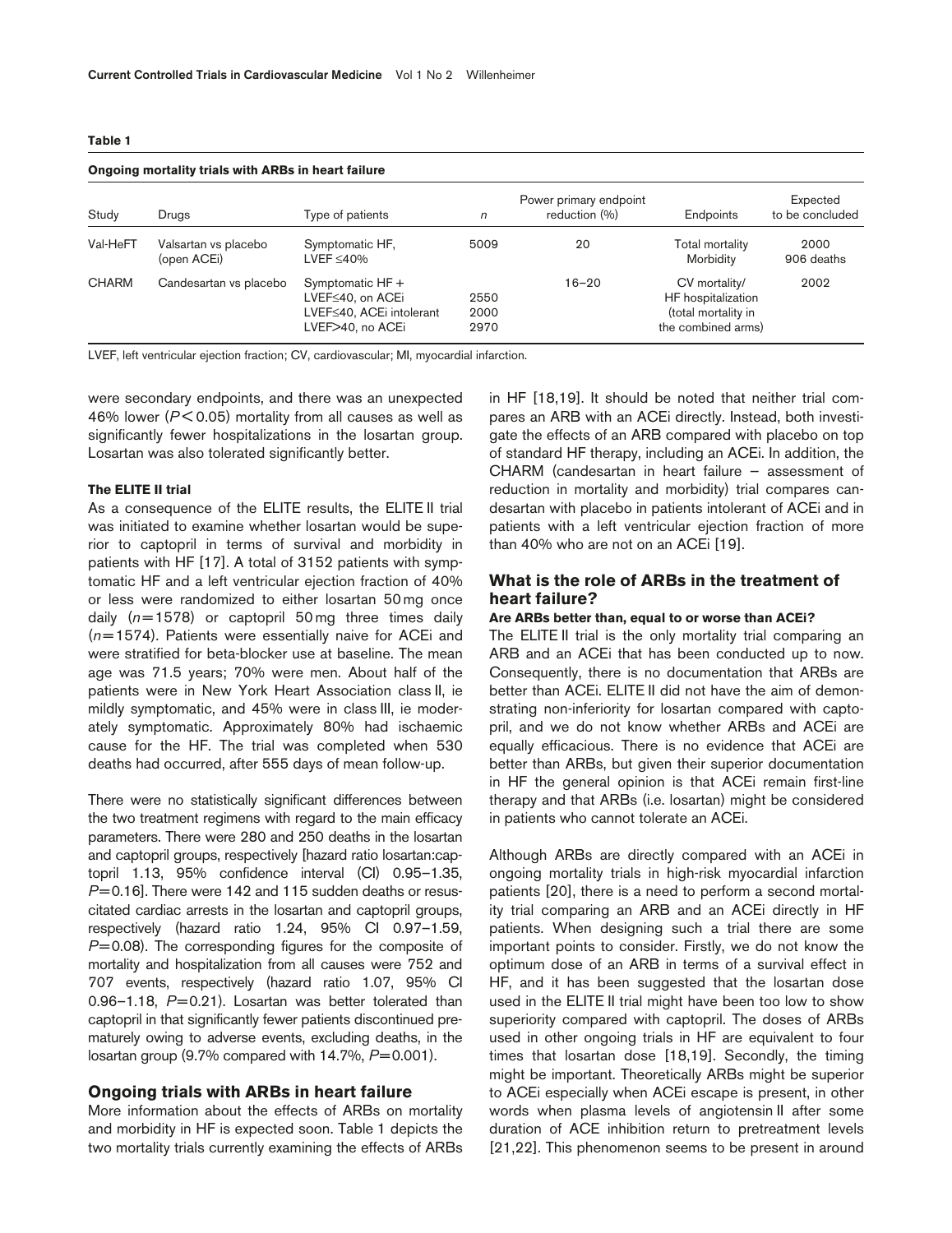half of ACEi-treated HF patients, and these have a significantly worse prognosis than those who have no escape [23]. In the ELITE II trial, patients were essentially naive for ACEi at baseline and could not have had any escape. Although some might have developed escape during the course of the trial, they would not have been exposed to the drawbacks of the escape for a long time, because the trial duration was only 1.5 years. If patients treated with an ACEi for 2 years, for example, were to be randomized to an ARB or an ACEi, there is theoretically a better chance to show superiority for the ARB.

# **Are ARBs better than placebo?**

A definite answer in terms of mortality and morbidity is not yet available. The 95% CI of the ELITE II trial suggests that losartan is at worst 35% less efficacious than captopril in terms of mortality. This places losartan at approximately the placebo level. A meta-analysis of observed mortality data from losartan studies in HF, excluding the ELITE II trial, included 1894 patients [24]. The odds of dying in the losartan groups were 0.51 (95% CI 0.31–0.81) times those of the controls. Because the control patients mainly received an ACEi and only a minority received placebo, this analysis is an underestimation of the efficacy of losartan compared with placebo. However, this meta-analysis does not give a true answer to the question. The CHARM trial is designed to provide such an answer (Table 1) [19].

#### **Is combined therapy better than an ACEi alone?**

Combined therapy with an ACEi and an ARB permits both an inhibition of the breakdown of bradykinin and a specific  $AT<sub>1</sub>$  receptor blockade, and might lead to more complete inhibition of the renin–angiotensin system [20]. This might provide benefits compared with monotherapy with either agent. However, it is possible that combined therapy is less effective than  $AT_1$  receptor blockade alone. Combined therapy might lead to less formation of angiotensin II, in turn causing less stimulation of the angiotensin type 2 receptors than  $AT_1$  receptor blockade alone would. Because angiotensin II might exert beneficial effects via the type 2 receptor this could be a drawback [20]. Furthermore, and most importantly, combined therapy will most probably cause the same side effects as ACE inhibition alone.

In terms of mortality and morbidity, no results are available to answer this question. Relatively small, short-term studies indicate that combined therapy might be beneficial compared with ACEi alone in terms of neurohormonal activation, exercise capacity, left ventricular ejection fraction and functional class [20]. The RESOLVD (Randomized Evaluation of Strategies for Left Ventricular Dysfunction) study included 768 patients with symptomatic HF [25]. Patients were randomized to monotherapy with candesartan, a combination of candesartan and enalapril, or enalapril alone. The aim of the study was to evaluate the effects on exercise capacity, safety and tolerability, neurohormones,

ventricular function, quality of life and symptoms. There were no between-group differences in terms of exercise capacity or symptoms, whereas remodelling and neuroendocrine activation were significantly more attenuated with the combined treatment compared with monotherapy with either agent. The safety findings have been discussed. Of patients receiving combined treatment (*n*= 332), 8.7% died; in patients given monotherapy with candesartan (*n*= 327), 6.1% died; whereas 3.7% of those treated with enalapril in monotherapy (*n*= 109) died. Differences between groups were not statistically significant (*P*= 0.148). In addition, more hospitalizations were observed in the candesartan groups, but with no significant differences between groups. Because RESOLVD was not designed as a mortality/morbidity study these results should be interpreted cautiously.

A more definite answer to the question will be provided by the Val-HeFT (Valsartan in Heart Failure Trial) [18] and CHARM [19] trials (Table 1).

#### **Are there differences in efficacy between ARBs?**

There are some pharmacological differences between the different ARBs [20], and individual studies have demonstrated differences between ARBs in efficacy in lowering blood pressure. However, a large meta-analysis has pointed out that these differences are very small and probably clinically insignificant [26]. Whether there are any differences between ARBs in terms of effects on mortality and morbidity is as yet unknown.

### **Conclusions**

ACEi are at present first-line drugs for the treatment of HF, and ARBs can be considered in patients who cannot tolerate ACEi. Ongoing mortality trials in HF will elucidate the role of combined ARB and ACEi therapy, as well as the efficacy of ARBs compared with placebo. However, it is also important to perform a second mortality trial that directly compares an ARB and an ACEi in HF. When designing such a trial the dosing and timing of therapy should be carefully considered.

#### **References**

- Garg R, Yusuf S: Overview of randomized trials of angiotensin**converting enzyme inhibitors on mortality and morbidity in patients with heart failure. Collaborative Group on ACE Inhibitor Trials.** *J Am Med Ass* 1995, **273**:1450–1456.
- 2. Flather MD, Yusuf S, Kober L, Pfeffer M, Hall A, Murray G, Torp-Pedersen C, Ball S, Pogue J, Moye L, Braunwald E: **Long-term ACEinhibitor therapy in patients with heart failure of left-ventricular dysfunction: a systematic overview of data from individual patients.** *Lancet* 2000, **355**:1575–1581.
- Latini R, Tognoni G, Maggioni AP, Baigent C, Braunwald E, Chen ZM, Collins R, Flather M, Franzosi MG, Kjekshus J, Kober L, Liu LS, Peto R, Pfeffer M, Pizzetti F, Santoro E, Sleight P, Swedberg K, Tavazzi L, Wang W, Yusuf S: **Clinical effects of early angiotensin-converting enzyme inhibitor treatment for acute myocardial infarction are similar in the presence and absence of aspirin: systematic overview of individual data from 96,712 randomised patients. Angiotensin-converting Enzyme Inhibitor Myocardial Infarction Collaborative Group.** *J Am Coll Cardiol* 2000, **35**:1801–1807.